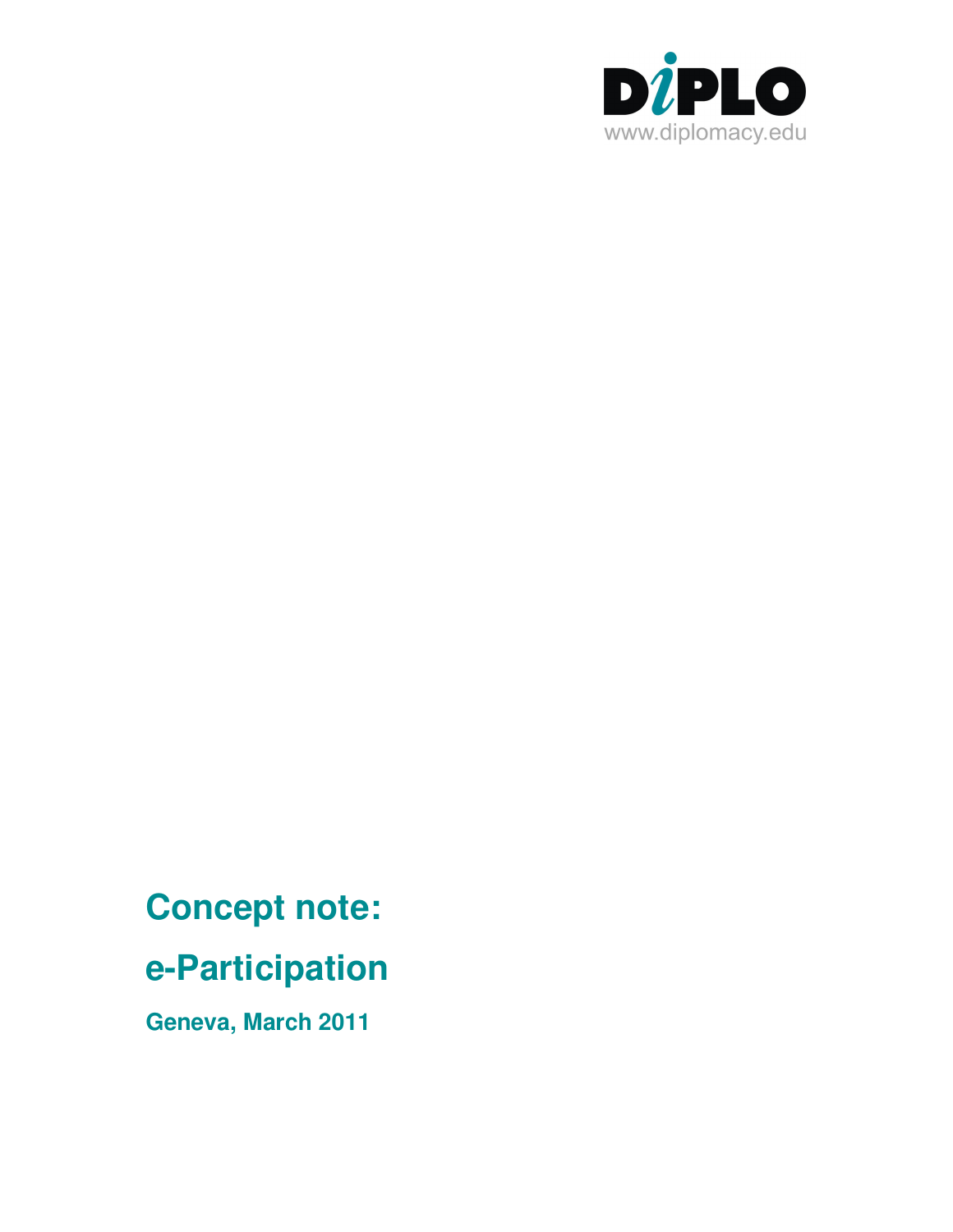### **Contents**

#### Introduction

1. Aims of e-participation

#### 2. How to join the online e-participation platform

#### 3. Aspects encompassed by e-participation

- 3.1. Options for enabling e-participants to follow the larger meeting:
- 3.2. Fostering e-participants' interaction with the meeting:
- 3.3. Enabling speakers' interaction with e-participants:

3.4. Enabling interaction between the participants who are physically present and the e-participants

#### 4. How to put in place e-participation - summary of instructions

- 4.1. To e-Participants
- 4.2. To larger meeting organizers
	- 4.2.1. Registration and publicization of hubs
	- 4.2.2. Communication with hub organizers
	- 4.2.3. Reporting from hubs
	- 4.2.4. Technical aspects
	- a. Webcast
	- b. Bandwidth (upload/download)
	- c. Platform
- 4.3. To Hub organizers
	- 4.3.1. Layout and features of the room
	- 4.3.2. Bandwidth
	- 4.3.3. Personnel
	- 4.3.4. Interaction with the main meeting
	- 4.3.5. Commenting/reporting the meeting
	- 4.3.6. Local discussions

#### 5. About the concept note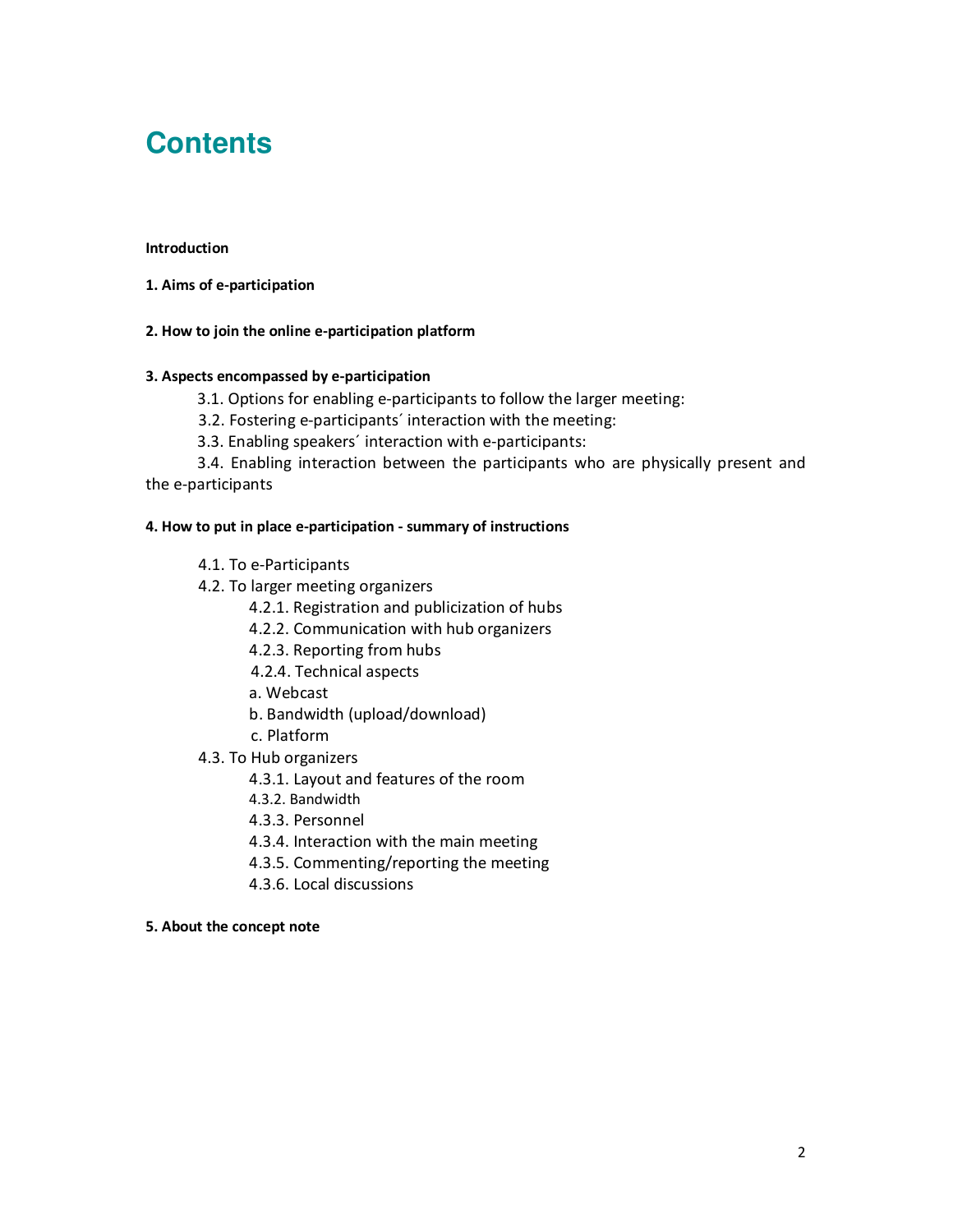The growing awareness about the importance of creating channels for online interaction has increased, both on the national and on the international level. Governments make use of online platforms to provide information and services, as well as seeking to remain in close contact with citizens. Commercial enterprises and civil society take advantage of the potential offered by online tools to improve their communication and organizational skills.

In the political sphere, online channels create new possibilities for constant participation in debates and in decision-making processes. While the traditional mechanisms for participation, such as councils, were limited, both in terms of space and time, the Internet offers an opportunity for real-time interaction of people who are geographically dispersed.

The possibility for broader participation, regardless of frontiers, is particularly important to processes of a broad scope, such as global meetings. The Internet Governance Forum (IGF)<sup>1</sup> and regional Internet Governance meetings, such as EuroDIG<sup>2</sup> have taken advantage of eparticipation channels, particularly of the concept of participation from hubs, as explained below.

**Introduction**<br>
The growing awareness about the importance of creating channels for online interaction has conceased. both on the mation and on the international educed. Governments make use of online platforms to provide Statistics made public by the IGF Secretariat<sup>3</sup> show that the participation from developing countries in the IGF meeting that took place in Vilnius, in 2010, has greatly increased thanks to e-participation. For instance, only 5% of the total number of on-site participants were from Latin America and 7% were from Africa. But if e-participation is taken into account, 25% of the total number of participants were from South America and 30% were from African countries. This shows that e-participation has a considerable potential to enhance levels of inclusion.

www.intgovforum.org

<sup>2</sup> www.eurodig.org

<sup>3</sup> http://www.intgovforum.org/cms/2010/Stats.2010.pdf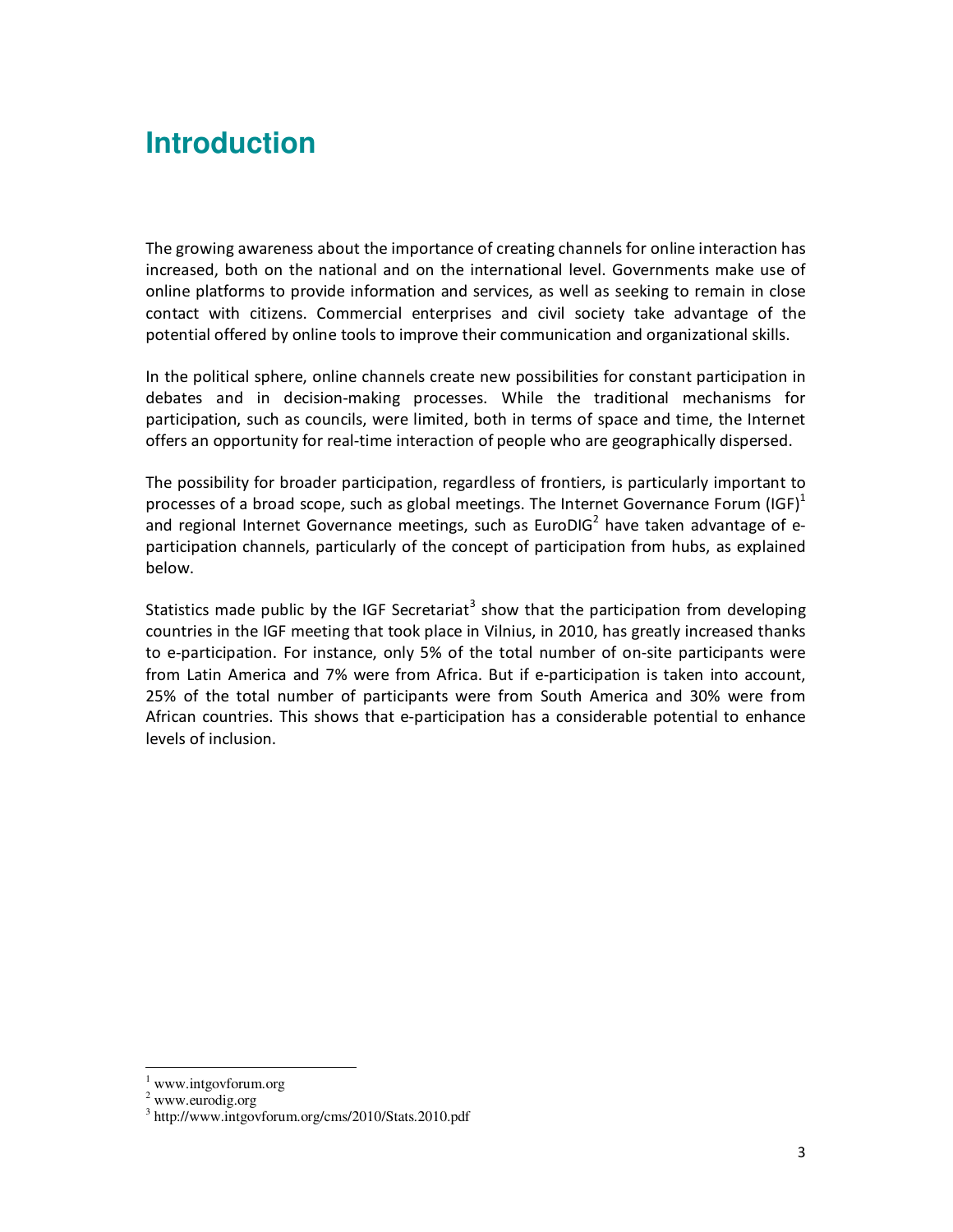### 1. Aims of e-Participation

- Broadening the range of participants. Allowing additional stakeholders who would otherwise be excluded to actively participate in the ongoing meetings
- Allowing synchronous and asynchronous discussions. Online participation may take place in parallel with the larger meeting or be extended throughout a longer period of time, in the phases of agenda-setting and programme shapping, for example.
- Capacity-building. Increasing e-participants' awareness of the topics under discussion during the larger meeting
- Community-building. Facilitating an exchange of views among e-participants and also with the participants physically present in the event. The goal is to make these online exchanges as close as possible to in situ exchanges among attendees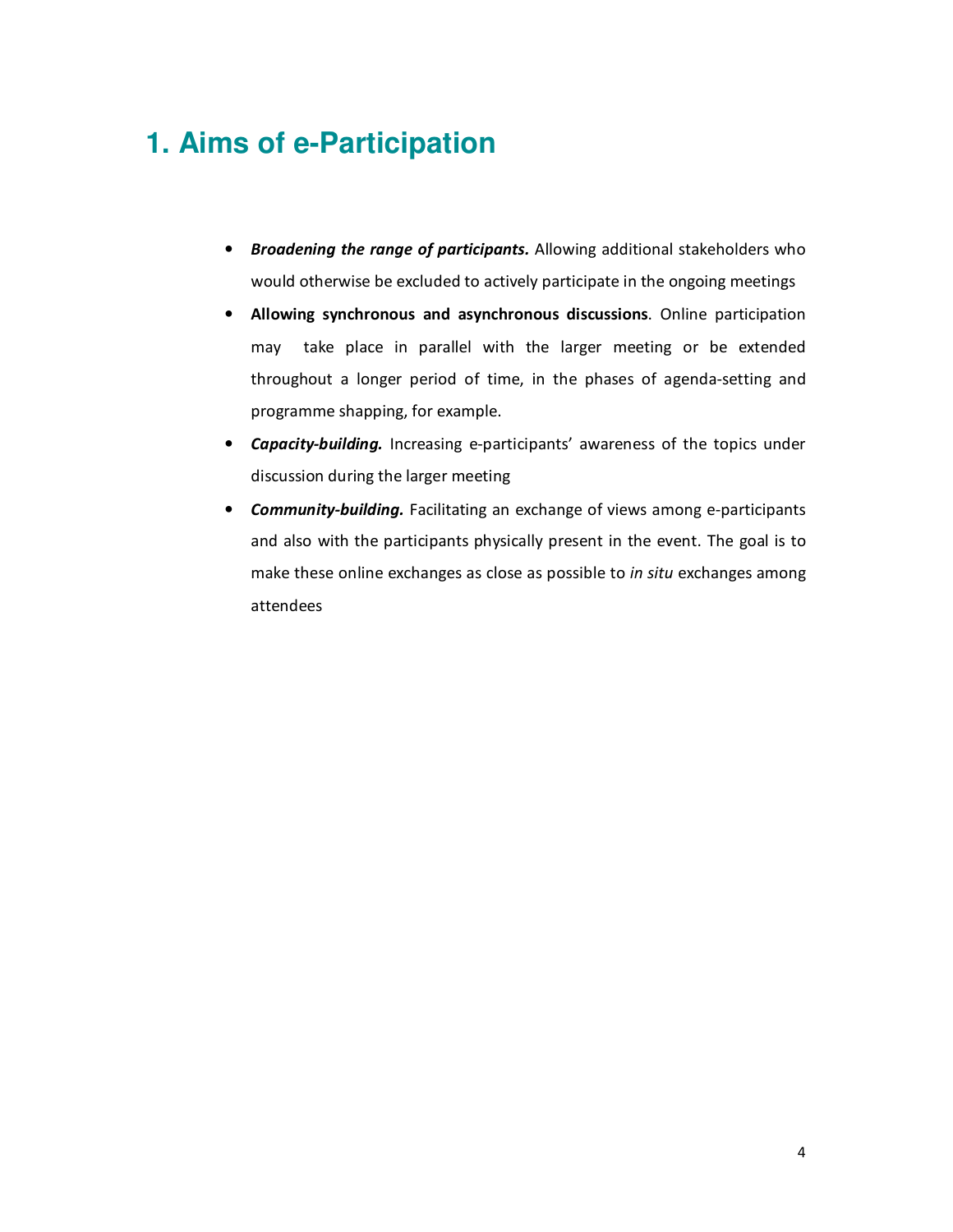### **2. How to Join the Online e-Participation Platform**

a) Individually, from home/office/mobile

b) **Collectively**, attending a hub meeting<sup>4</sup>. This option gives the opportunity to meet people with similar interests in the local community and to foster networking and capacity building efforts. Hubs should be motivated:

- To introduce local policy concerns into the larger meeting
- To discuss the challenges raised at the larger meeting from a local perspective



Image 1. IGF hub in Belgrade, Serbi a In

mage 2. IGF hub in ISOC - Chennai, India

<sup>&</sup>lt;sup>4</sup> The **hubs** are defined as local meetings that take place in parallel with the larger meeting, as an online extension of the meeting premises. They exhibit a webcast of the event wherein people can be informed about what is being debated. By using an interactive platform, e-participants can send questions that can be answered by the meeting panelists. Hubs can also hold their own panels and roundtable discussions.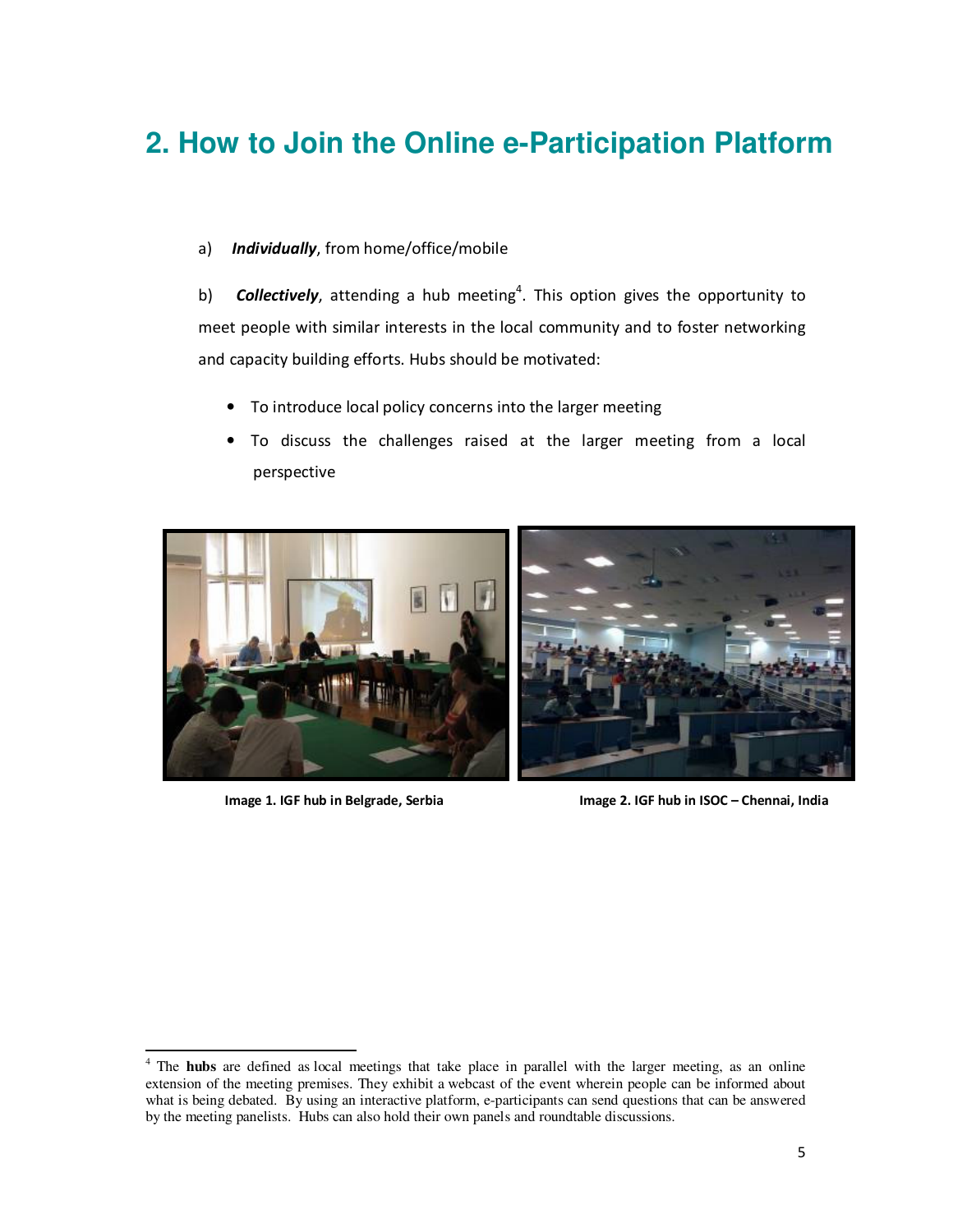### 3. Aspects Encompassed by e-Participation

#### 3. ASPECTS ENCOMPASSED BY E-PARTICIPATION

#### 3.1. Options for enabling e-participants to follow the larger meeting:

- By watching videocast or listening to audiocast from the meeting rooms
- By viewing the PPT presentations from the speakers, exhibited online in real time
- By reading real-time text transcripts of what is being said at the larger meeting. This is especially important for e-participants with low-bandwidth or accessing from their mobiles and for people with disabilities

#### 3.2. Fostering e-participants' interaction with the meeting:

- By sending text comments in real-time, visible to other e-participants. They can be visible as well to the participants physically present in the meeting room if the image of the e-platform is projected.
- By sending text questions that will be forwarded to the panel moderator when he/she opens the floor for questions from the participants and e-participants
- By sending short pre-recorded video questions or statements that can be projected during the larger meeting
- By live audio/video inputs if agreed and pre-arranged. This is optional, but especially valuable for larger hubs or remote panelists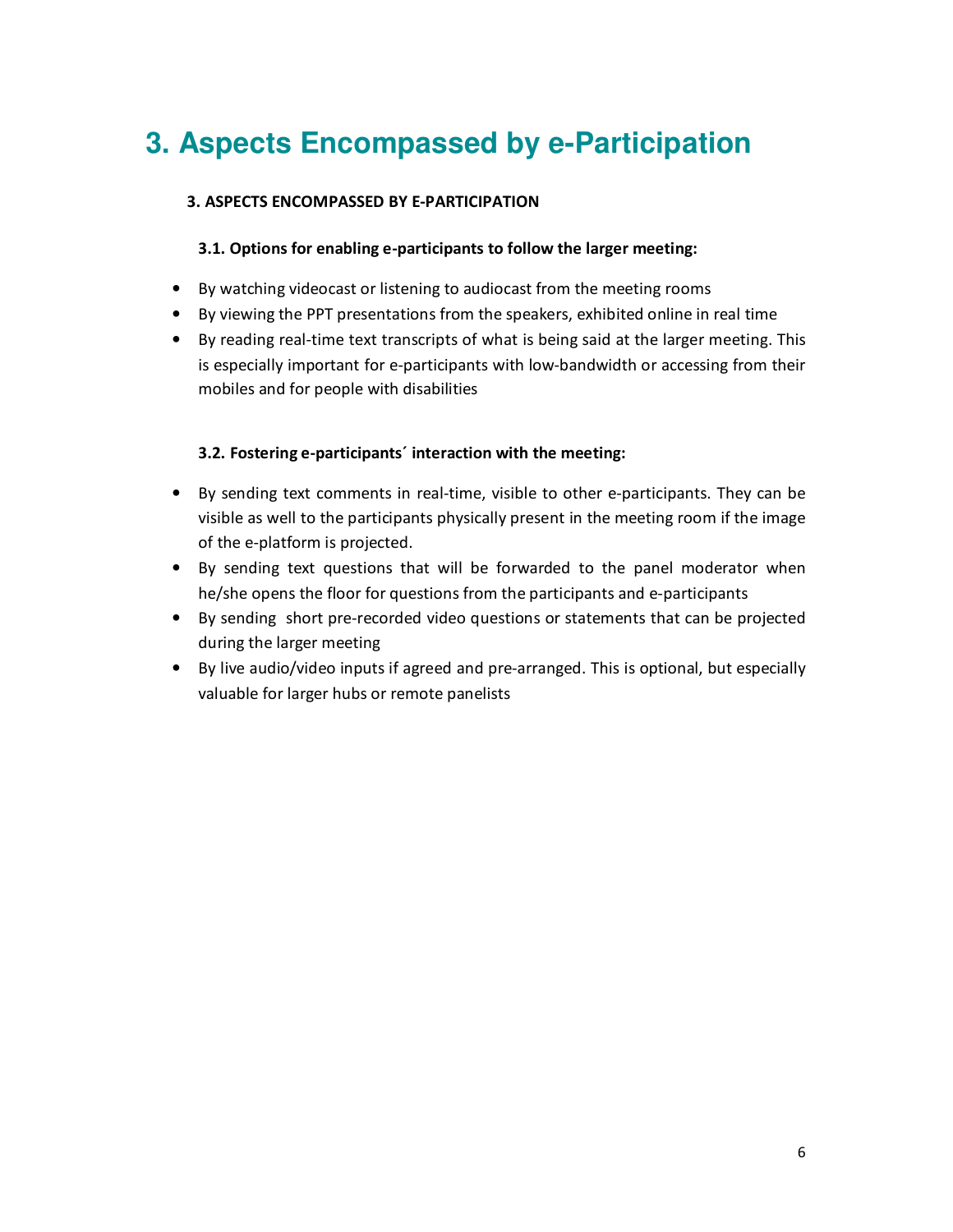

Image 3. An e-participant using Cisco's Webex platform during the IGF

#### 3.3. Enabling speakers' interaction with e-participants:

- By receiving questions from e-participants, which will be collected by moderators and forwarded to the panel
- By following the e-participants' discussion thread, which can be made visible on the meeting room screen as well as in the online e-participation platforn
- By logging in the e-participation platform and sending short messages in the realtime chat window

### 3.4. Enabling interaction between the participants who are physically present<sup>5</sup> and the e-participants

- By following the discussion thread, that will be visible on the meeting room screen as well as in the online e-participation platform
- By sending short messages in real-time, visible to e-participants on the eparticipation platform

 <sup>5</sup> Participants who are physically present at the larger meeting and meeting speakers may also use their computers to join the platform for e-participation, in order to interact with e-participants or to follow sessions that are taking place in parallel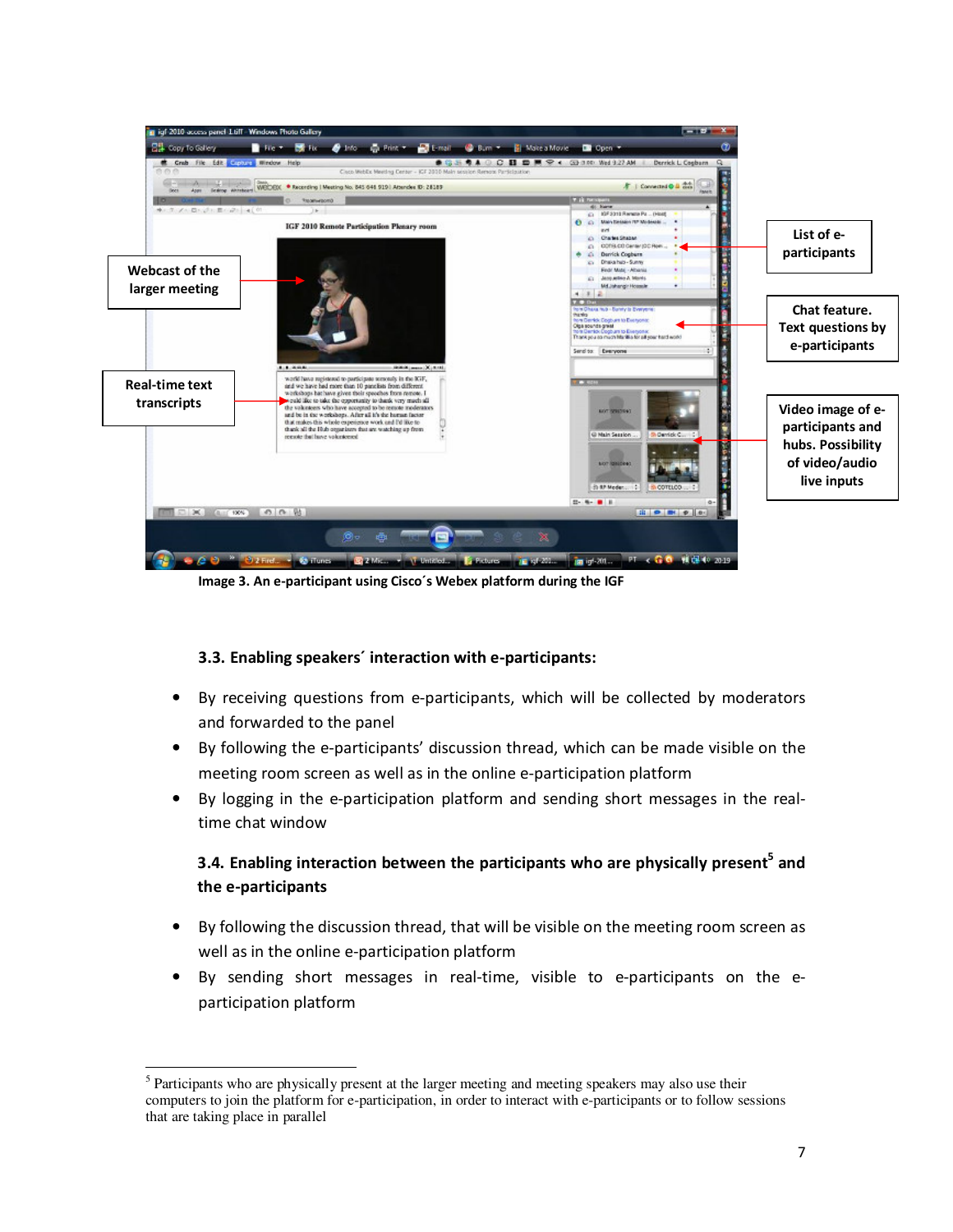By combining and making available on the e-participation platform the comments  $\bullet$ made by physical attendees about the meeting on other platforms, (ex: in Twitter). This enhances the "social reporting" of the meeting.

Screen showing the eparticipation platform. On site participants could follow eparticipants' discussions. The screen was larger in main sessions

e-participation moderator, responsible to follow the discussions in the e-participation platform and voice the questions from eparticipants

Image 4. Workshop room in IGF 2010



Screen showing the text transcripts of the discussions.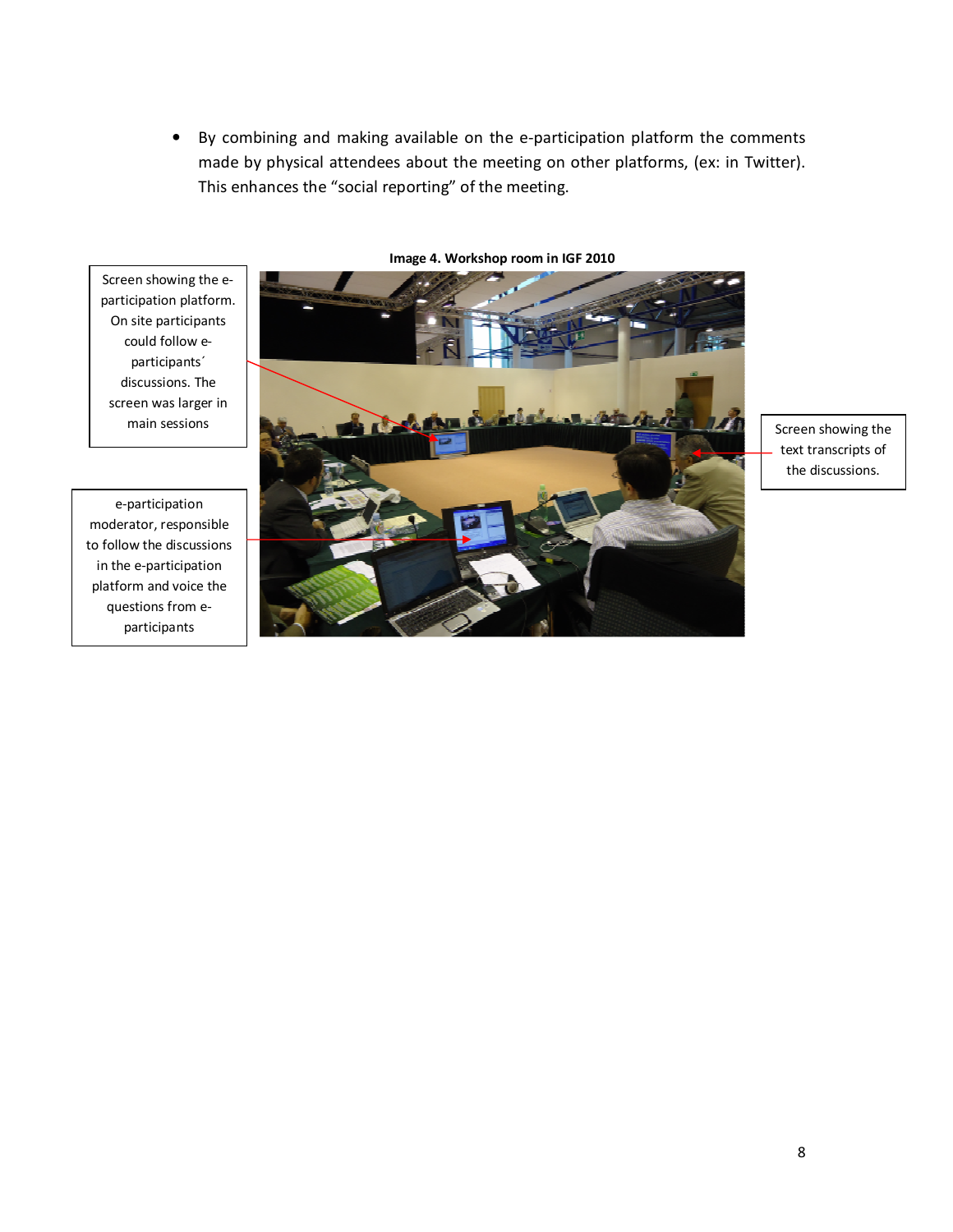### 4. How to Put in Place e-Participation: **Summary of Instructions**

#### 4.1. To e-Participants

e-participants only need to use their web browser in order to access the platform for eparticipation, where all video feeds, presentations and captioning will be exhibited in real time. They can test their browser and operational system in advance, to make sure they meet the requirements needed.

#### 4.2. To larger meeting organizers

#### 4.2.1. Registration and publicization of hubs

A registration form can be made available in the website of the larger meeting and a call for hub registration can be publicized through all relevant channels. As an example, the following information was requested in the IGF hub registration form:

City:

Location:

Programme of your local event: (starting time, ending time, sessions you intend to follow; see the draft program here):

Number of expected participants:

Organizing institutions (and individuals):

Hub coordinator:

e-mail /tel/Skype:

local web page of the event (if available):

Please also provide us with short bios and photos of persons involved with organization of the hub.

Some of the information above was made available in the website of the IGF, in order to give hubs publicity among local people interested to join.

#### 4.2.2. Communication with hub organizers

It is important to keep close contact with hub organizers, in order to assist them with any doubts they may have, especially regarding technical assistance. They should send the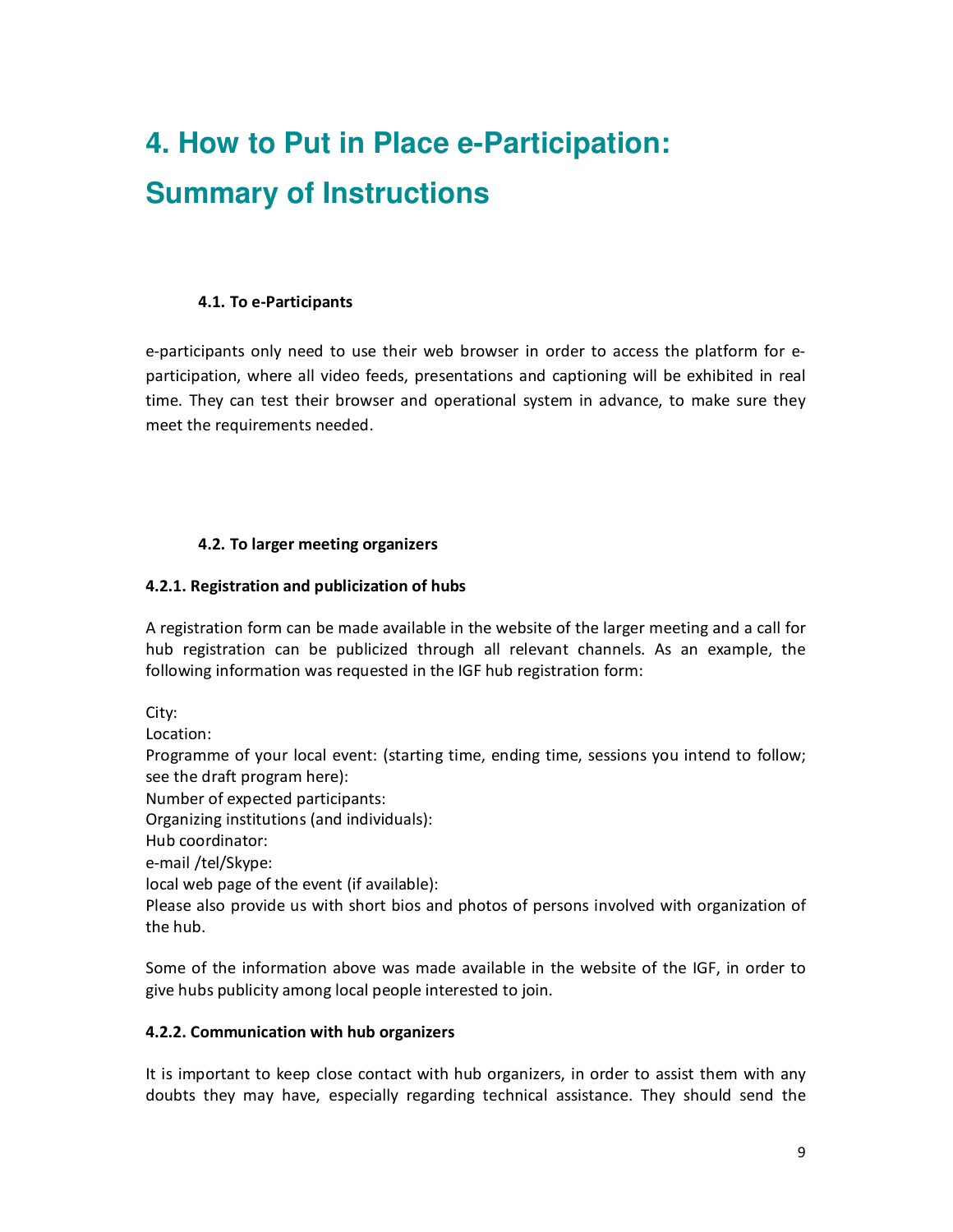contact of an IT-responsible person able to discuss technical set-up details and schedule the test of the connection in advance

#### 4.2.3. Reporting from hubs

Hub organizers may be asked to send reports of the local meetings, especially if there was a local agenda and discussions with panelists, to be published in the website of the larger meeting, if convenient.

#### 4.2.4. Technical aspects

#### a. Webcast

Webcast is the major way of communication for e-participation. It can take one or many of the following forms:

- Videostreaming
- Audiostreaming
- Live Captioning (transcription)

The most important aspect of webcast is the quality of sound; a video can be distorted but without proper audio, e-participants won't be able to know what is happening at the event.

For the webcast, at least two solutions can be envisioned:

- A team of 2-3 people dedicated for setting up and maintaining webcast through several online platforms such as ustream.tv, justin.tv or adobe.com. In this case webcast will be delivered in the browser (and can be integrated in the eparticipation platform along with chat and transcription).
- Usage of Web cameras and microphone: A simplistic way to deal with webcasting the event. In this case webcast will be delivered in the e-participation platform along with chat and transcription; however the quality of audio and video will be very minimalistic. This might be convenient for smaller meetings.

#### b. Bandwidth (upload/download)

In order to insure a smooth e-participation experience a minimum of Internet bandwidth is to be provided from all involved entities; however, an optimum bandwidth is needed (Upload/Download) from the organizers of the larger meeting:

- e-participation computer: 2/5MBps dedicated wired connections for each (2-3 computers per room);
- Captioning computer: 5/5MBps dedicated wired connection for each (in case we have captioning 1 computer per room);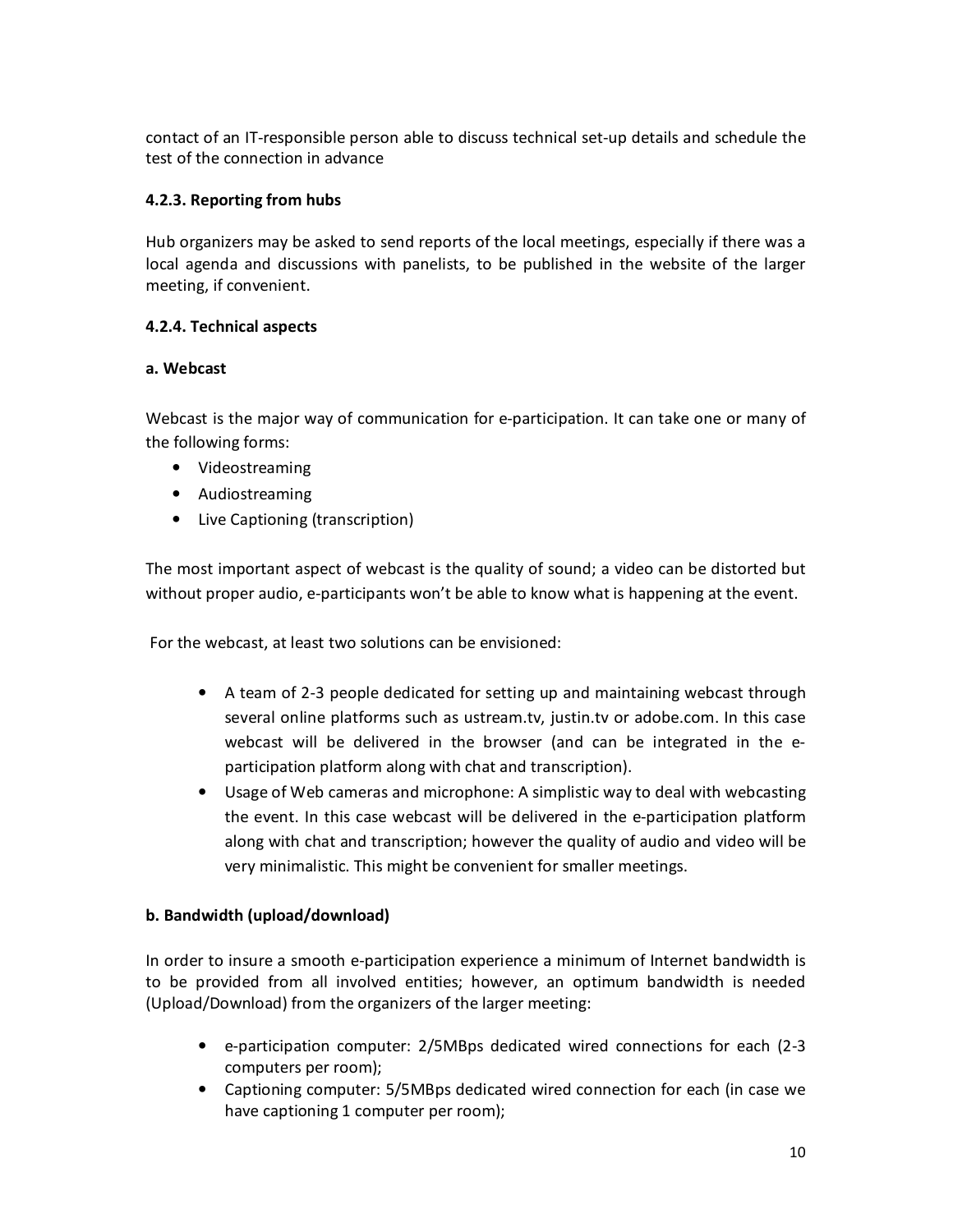- Wireless in the rooms for the participants: Bandwidth depends on the number of expected attendees
- Webcasting platform: Bandwidth depends on whether one will host the stream delivery server locally or outsource it and it also depends on the equipment used. This can also be simplified if using webcams on the e-participation computers; however the quality of video and audio will differ.

It is strongly advised that the organizers make use of a bandwidth management software/hardware in order to avoid any Internet connectivity problems at the venue of the event especially not to intervene with the quality of e-participation.

#### c. Platform

Several platforms can be used for e-participation, such as Webex<sup>6</sup>. Webex has been the platform used for e-participation in IGF, but several customized chat solutions can be used to integrate webcast and could show good results. These platforms allow chat and video interaction, the sharing of presentations, documents or whiteboard annotations.

#### 4.3. To Hub organizers

#### 4.3.1. Layout and features of the room

In terms of **equipment**, it should be arranged:

- a) A computer with a broadband Internet connection;
- b) A video conference (or projector) equipment, to exhibit the webcast

c) A microphone;

d) If possible, wireless connection for people to use their laptops, as they might like to also individually e-participate in the meeting

Room layout can be flexible. The best scenario would be to have chairs that can be moved around, so they can quickly be arranged at the front of the room, if the organizer wants to hold a local panel with speakers, or in circles, if he wants to break-out participants in discussion groups.

 $6$  www.webex.com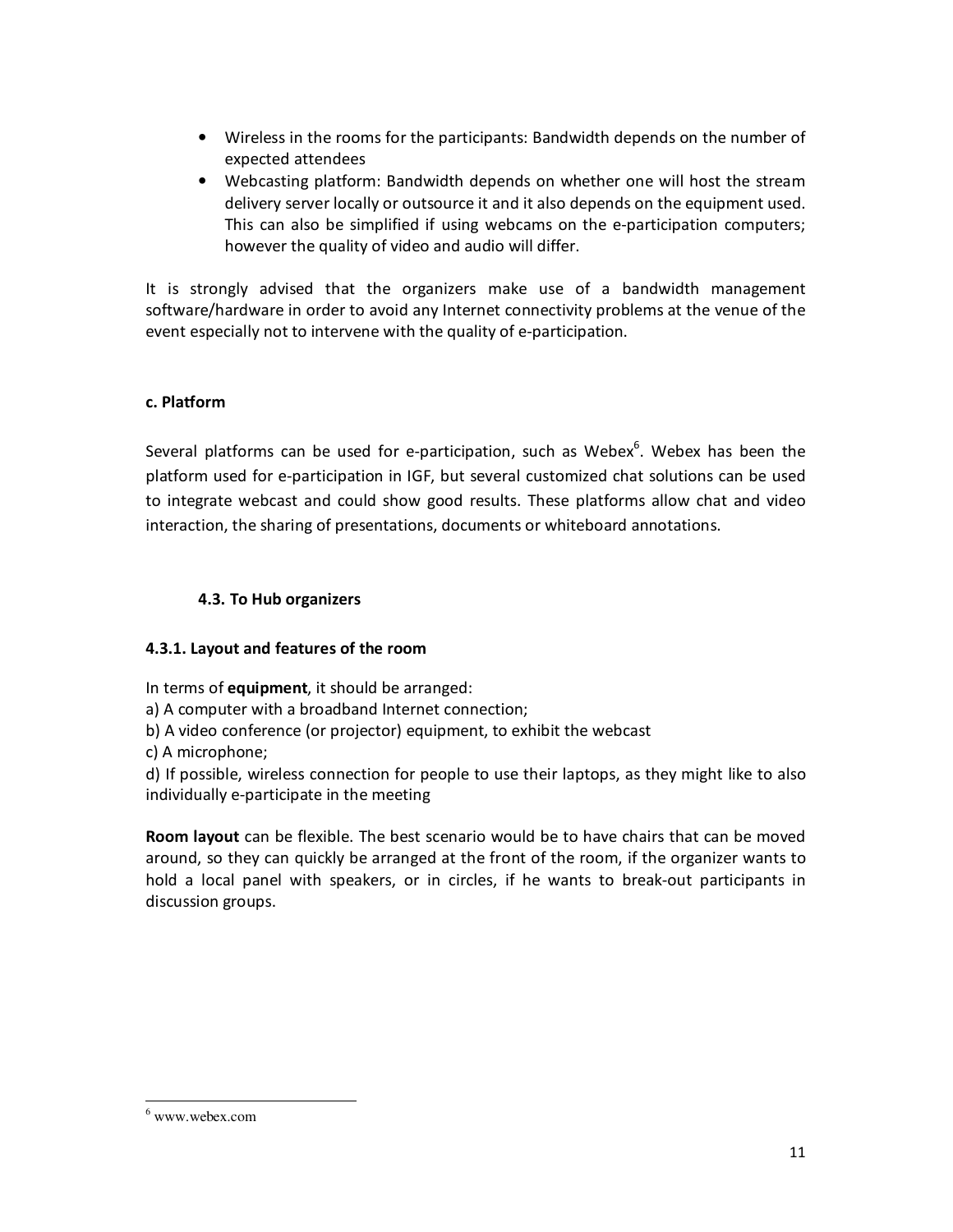#### 4.3.2. Bandwidth

- Individual e-participant: 512/2048 KBps internet connection needed for videocast; less needed for following transcripts and sending text contributions only
- Hub:
	- Main e-participation computer: 2/5MBps dedicated wired connection
	- Wireless in the rooms for the participants: Bandwidth depends on the number of expected attendees (this is of course optional, and it is strongly advised that hub participants view the event through the main computer and projector)

#### 4.3.3. Personnel

Among the team organizing the local hub, we suggest that you assign two people with the following tasks:

a) An e-participation moderator (see image 4), the person responsible for forwarding the questions of the hub participants to the main meeting, through the e-participation platform; b) A moderator for the local debates (in the hub), responsible for making them dynamic and productive (see section 4.3.6 local discussions)

#### 4.3.4. Interaction with the main meeting

E-participants in the hub will be able to follow the meeting by watching videocasts or listening to audiocasts from the meeting rooms, by viewing the PPT presentations from the speakers, and by reading real-time closed captioning.

E-participants in the hub will be able to interact with the meeting by sending text questions, using the e-participation platform. These questions will be forwarded to the panel moderator when he/she opens the floor for questions from the audience. Hubs are also encouraged to send short pre-recorded video questions or statement (2-3 min) outlining key issues on the local discussion agenda that will be projected on the larger meeting; if previously arranged, hubs can be allowed to join the larger meeting with live questions and comments

For example, videos that were recorded by IGF hubs, gave a better idea of the dynamics of the meetings:

http://www.youtube.com/watch?v=O2Ja PfFptE&feature=player embedded

http://www.youtube.com/watch?v=o3SaPYzF8d8&feature=player embedded

http://www.youtube.com/watch?v=7cZwbIQJrXQ&feature=player\_embedded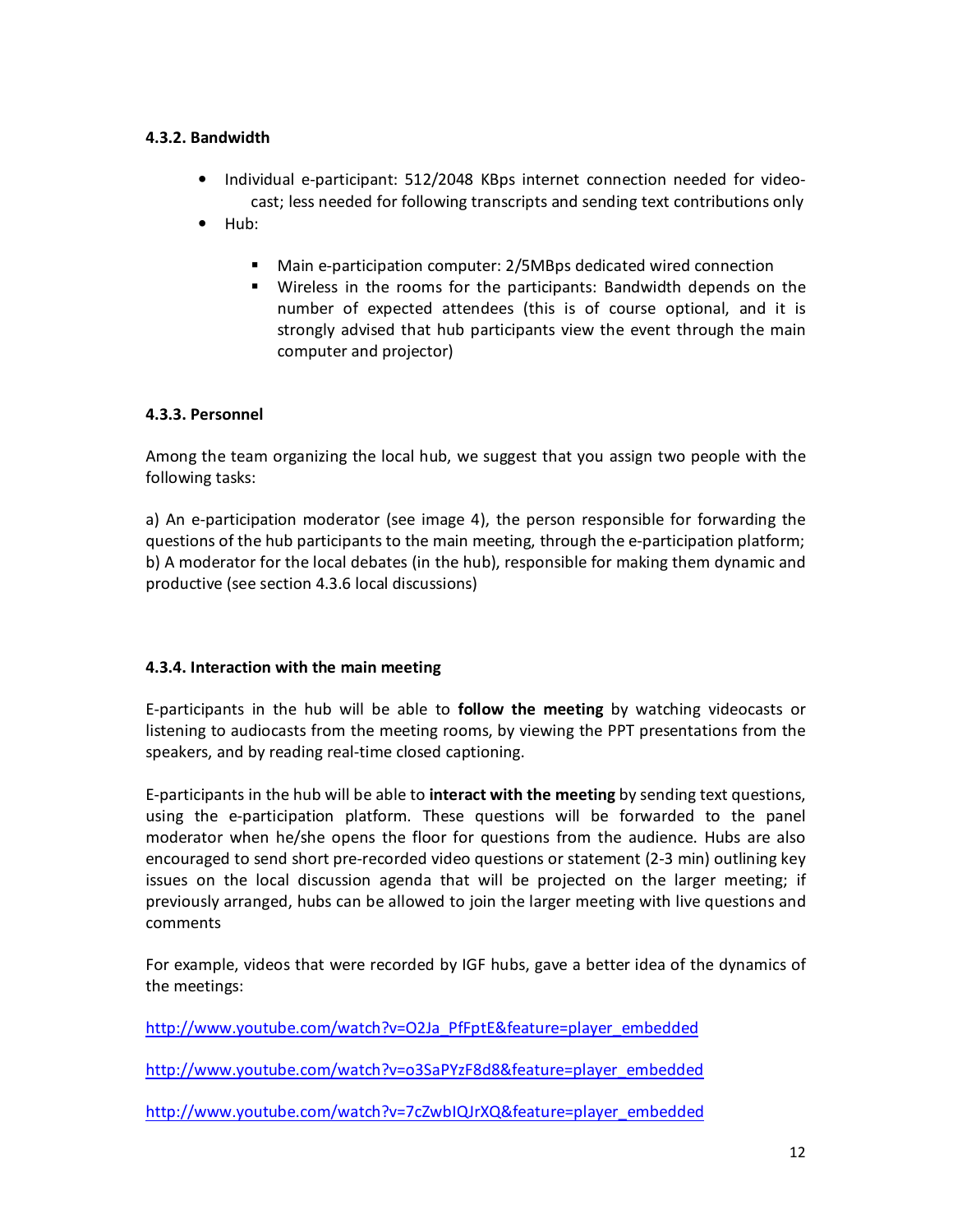#### 4.3.5. Commenting/reporting the meeting

If there is wireless in the room where the hub is taking place, all people with laptops may act as individual e-participants as well: use Twitter or any other online channels to make comments about the meeting and to communicate with other hubs. To learn more about this possibility of "Social Reporting" and how can be used in the context of global meetings, please access: http://www.diplointernetgovernance.org/group/socialreporting

#### 4.3.6. Local discussions

One of the most important advantages of creating hubs is the possibility that people present in the hubs engage in discussions about local issues. Hub organizers are free to plan the dynamics of these sessions at their convenience. We suggest that the discussions take place after the webcast of a particular session, so the sessions of the larger meeting can serve as a starting point for the local debate.

Short panels with local speakers can be arranged to complete the discussions in the larger meeting or to discuss the issues from a local standpoint. Hub organizers can carry out group discussions or they can break-out the participants into smaller groups that will discuss the topic from different perspectives. All are valuable dynamics and the moderator should only make sure that they are highly interactive.